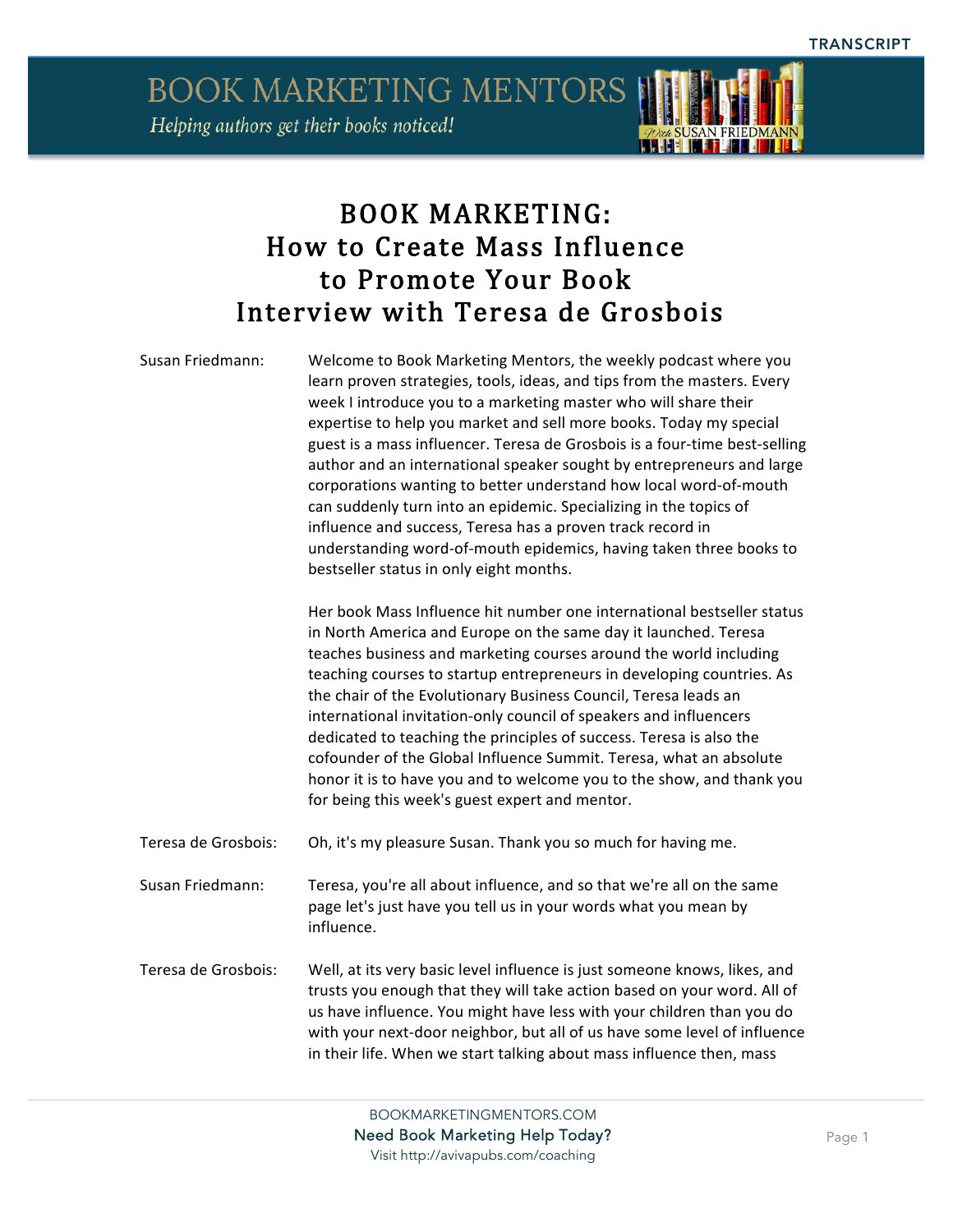

influence is simply a lot of people know, like, and trust you to the level that they'll take action based on your word.

- Susan Friedmann: Knowing that, how can an author take their book and step into what you call in your book, Mass Influence, the influence game?
- Teresa de Grosbois: Well, one of the core fundamental principles of influence is not who you know, but who knows you. In other words, it's all about your relationships. That can sound a little smarmy or contrived in moments, and it's actually not that. It's actually the quintessential opposite of that. It's who are you in deep authentic relationship with that you adore and admire, that is in deep authentic relationship with you that adores and admires you? How many people do you have in that sphere in your life? Because they're the people you need to talk about your book, to shout out your book. A best-selling book is really nothing more than 200 influential people all talking about your book all at the same time.
- Susan Friedmann: That leads me to the question, which I'm sure our listeners are itching to know, is how did you manage to get your Mass Influence to hit number one in ... was an international bestseller in North America and Europe on the same day it launched? I mean that's amazing. How did you do that?
- Teresa de Grosbois: Yeah. It was messy. I've got to tell you, it was messy. It was actually when we put the presale page up. Our launch was scheduled for several weeks later and we put the presale page up. I like to say that's the gift the Evolutionary Business Council gave me. I often see that happen to our members. They're in such deep relationship with other people in the organization that somebody finds out your book page is up and word just spreads like wildfire. Truthfully, what really happened was that the members wouldn't shut up about my presale page was up, and so within an hour the book had hit bestseller status in Canada and the US, and then over the subsequent day or two, started hitting bestseller status in the UK, in India, in Italy. I don't even know anyone in Italy. I have no idea how my book hit the bestseller list in Italy but there you have it. Sometimes when you really make yourself of service to other people the gift they give you back is to take your book to an epidemic level.
- Susan Friedmann: You mention the Evolutionary Business Council. I think our listeners should know a little bit more about that. Would you like to tell us a little bit about that?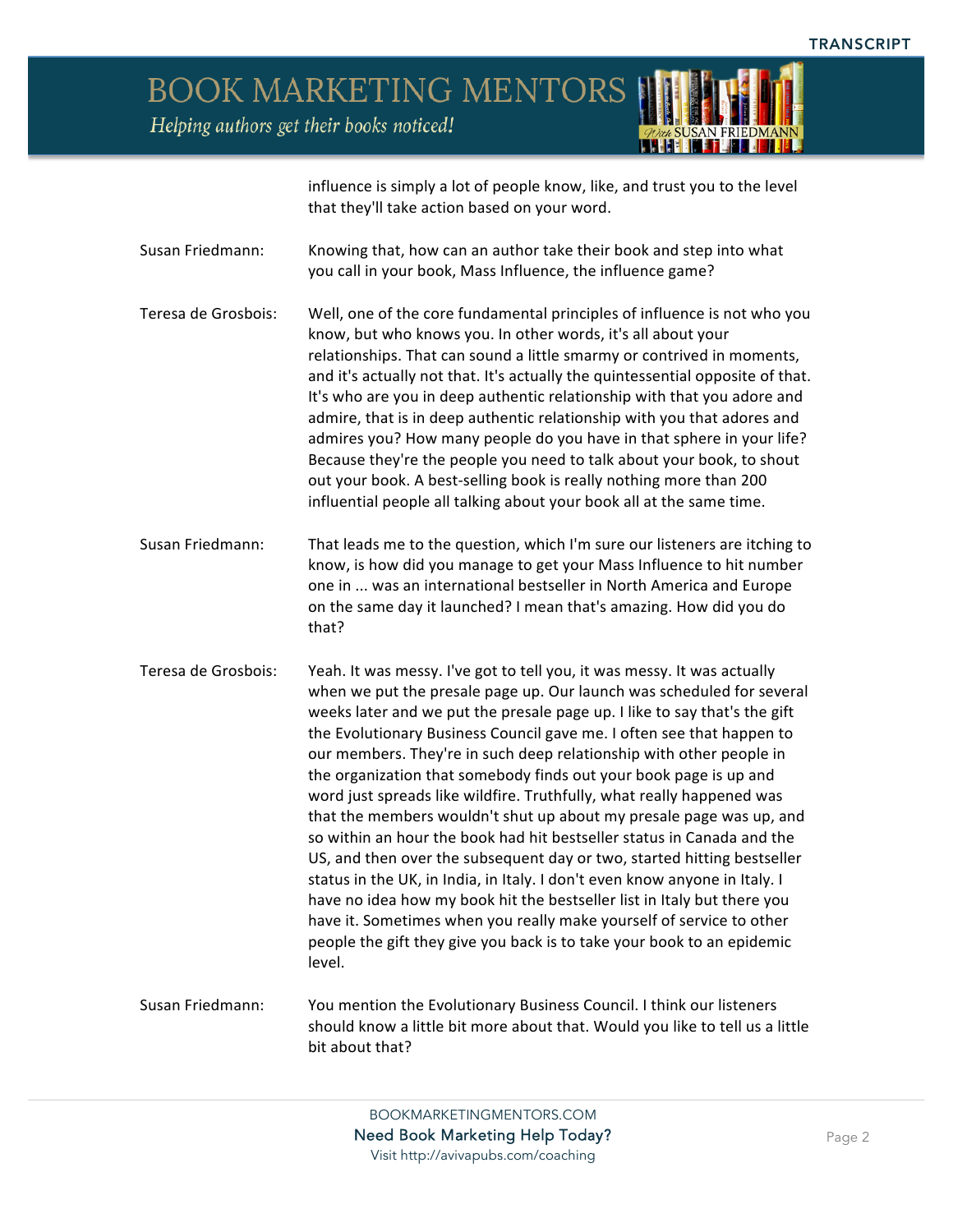## BOOK MARKETING MENTORS Helping authors get their books noticed! *TOWA SUSAN FRIEDMANN*

| Teresa de Grosbois: | The EBC is an organization I started and it's really the epitome of what I<br>teach, which is to get influence you've got to give influence. In other<br>words, you've got to be in deep relationship with a lot of other people<br>that you authentically respect and admire. I was actually creating large<br>communities of people around me as I taught this of people who really<br>wanted to change the world, people who really wanted to make a<br>difference. Out of that the Evolutionary Business Council was born. I<br>would affectionately say it was born out of intervention. I had a group<br>of colleagues say, "Enough already Teresa. Give it a name."                                                                                                                                                                                                                                                 |
|---------------------|----------------------------------------------------------------------------------------------------------------------------------------------------------------------------------------------------------------------------------------------------------------------------------------------------------------------------------------------------------------------------------------------------------------------------------------------------------------------------------------------------------------------------------------------------------------------------------------------------------------------------------------------------------------------------------------------------------------------------------------------------------------------------------------------------------------------------------------------------------------------------------------------------------------------------|
|                     | But really the EBC is a community of people who are teaching<br>transformational principles, teaching consciousness, teaching success<br>principles that really want to make a difference in the world and they<br>run like a large mastermind on fire. Who they become for each other is<br>really quite remarkable to watch. It's not uncommon for our members<br>to have books hit the bestseller lists the minute the presale page goes<br>up because the other members are so excited for them.                                                                                                                                                                                                                                                                                                                                                                                                                       |
| Susan Friedmann:    | So it's one member knowing other members or other people in the<br>world and bringing all those people together to have that mass<br>influence. Is that correct?                                                                                                                                                                                                                                                                                                                                                                                                                                                                                                                                                                                                                                                                                                                                                           |
| Teresa de Grosbois: | You know, it really is. We tend to think of word-of-mouth epidemics or<br>book marketing as some kind of faceless thing that happens out there,<br>but it's really people, good people everywhere who are spreading the<br>word. It's your neighbor who maybe posted it on Facebook or it's your<br>colleague that you helped last month that is so excited that your book is<br>launching and they want to help you back. It's that radio host that<br>interviewed you, or the person that you interviewed on your podcast.<br>It's all those relationships you have, and when you really start to realize<br>that, that a best-selling book has thousands of people behind it talking<br>about the book, and don't get me wrong. You need a great book too.<br>The quality of the book is never in question, but if your book is gossip<br>worthy then it's really the gossip that drives the word-of-mouth<br>epidemic. |
| Susan Friedmann:    | What I've found Teresa is that many authors have really big ideas,<br>bestseller status, when they launch the book, but yet somewhere along<br>the line they seem to act small when it comes to the actual marketing of<br>the book. Why do you think this happens?                                                                                                                                                                                                                                                                                                                                                                                                                                                                                                                                                                                                                                                        |
| Teresa de Grosbois: | Truthfully I think it's a mindset thing. When we really look at how<br>influence works, the number one thing that gets in the way of most                                                                                                                                                                                                                                                                                                                                                                                                                                                                                                                                                                                                                                                                                                                                                                                  |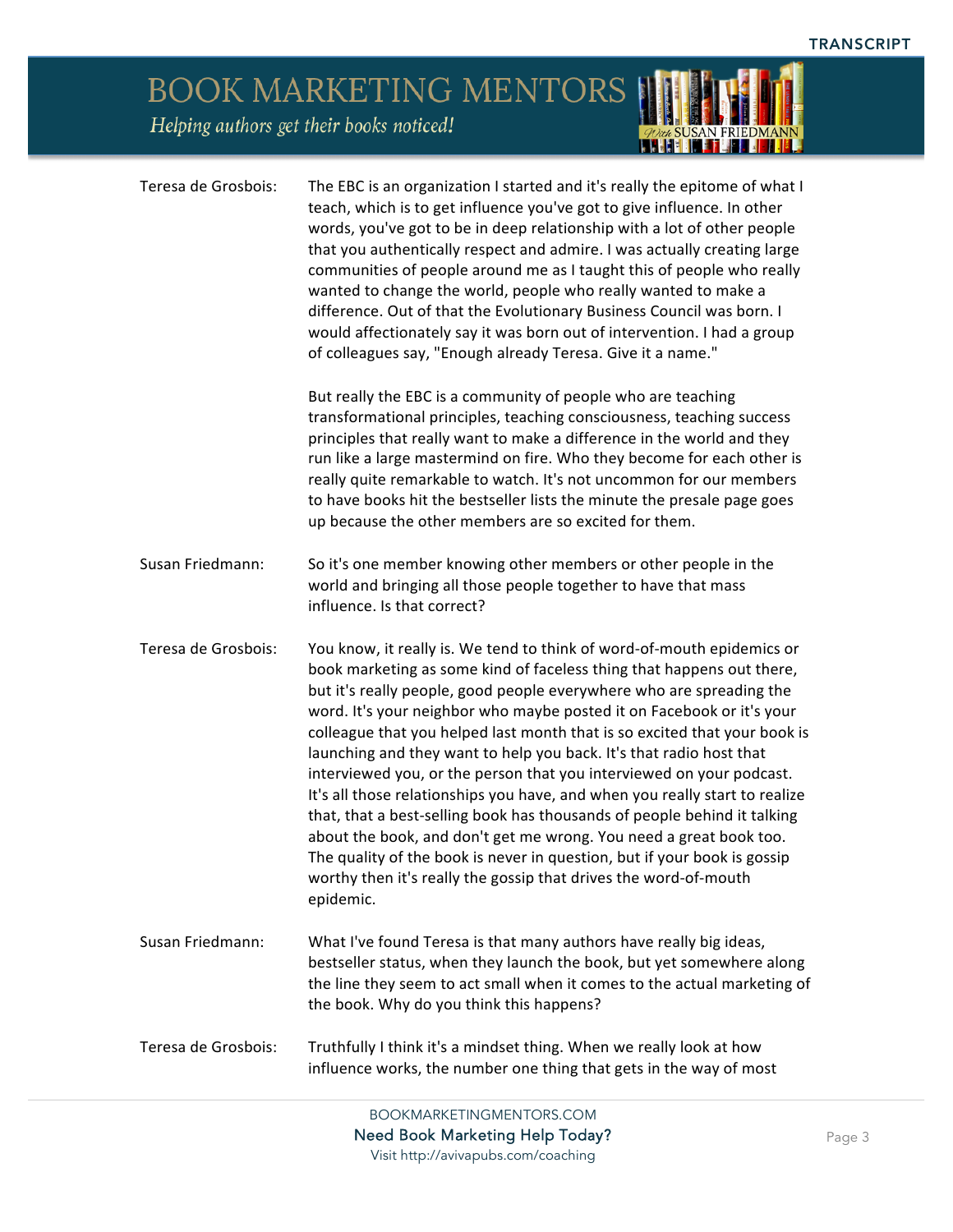people becoming influential is their own negative self-talk. It's fascinating actually. There's a lot of research in this realm lately that says we all invent our biggest limiting beliefs at the very earliest stages of our lives, usually when we're first learning language and those first failures of our lives. I can actually remember the moment that I first created my most significant self-limiting belief. If you didn't know me, you wouldn't know that I'm not only Canadian, I'm from northern Canada. I'm from the backwoods. I'm the youngest of a very large family. We used to spend our summers in a remote backwoods cabin, so it was just me and all my older siblings.

I remember clearly one day, we're just back from the cabin and we're all crowded around the kitchen of our hundred-year-old home, tiny little kitchen. All my cousins are visiting. I'm about three years old and like the rest of the room I'm just buzzing with excitement because my grandmother's taking us all to the movies, and in our family that's a really big deal because it's way too much money and it's too much hassle to take a family as big as ours to the movies. I look across the room just in time to catch Mom's eye while she looks at me and says, "Teresa can't go. She's too little. " In that moment of utter devastation I tell myself I'm too small to play with the big kids, and that inner dialogue sticks. It's a very common inner dialogue for youngest children, especially youngest children of big families.

What starts happening from that point forward, like a lot of human beings I start always spending my time doing one of two things. I start spending my team time desperately trying to prove it's not true, or desperately terrified that it is. Go figure that I would become a global authority on influence because importance became an important conversation to me at the age of three.

Susan Friedmann: Yes. I think a lot of psychologists would say, "Yeah. There's a reason for that, why that happened."

Teresa de Grosbois: Well, and you know what research is now showing is that good people, everyday heroes everywhere, all have negative self-talk or self-limiting beliefs, or I like to just call it self-talk. It's neither good nor bad. It just is. When you really think about it, the closer you get to your own dreams, the more your negative self-talk is going to flare up because your dreams are scarier to you than they are to anyone else in the world because they're your dreams. You're going to do all of these different things to take yourself out of the equation because it's scary to take that risk and step into your dreams, and so that little inner child in you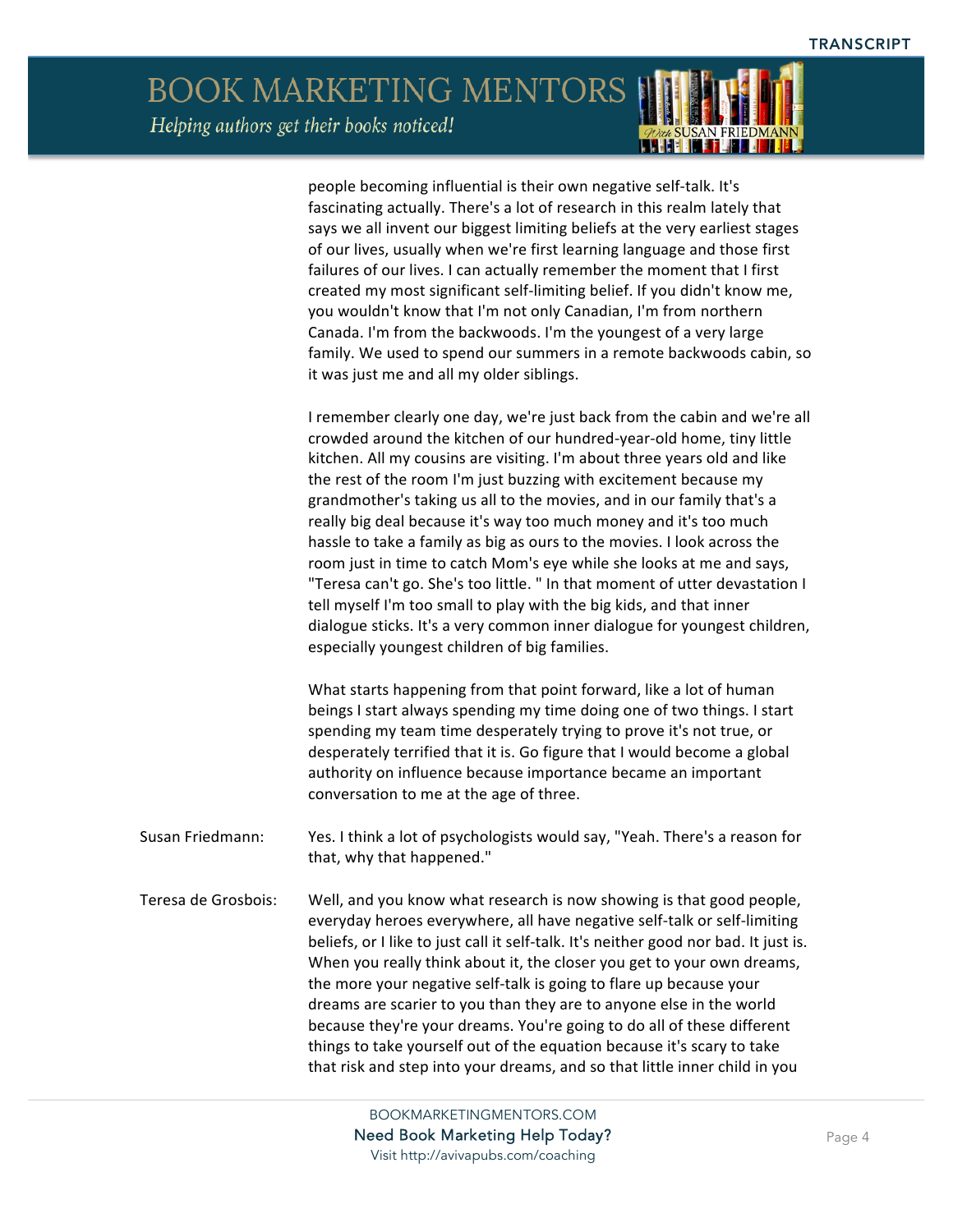> that created all that negative self-talk is going to start blaring, and all of those messaging that you gave yourself as a child, "Nobody's going to listen to me anyway. I'm too small to play with the big kids. I'm not smart enough. I'm not good at speaking in public. Nobody's going to help me anyways. People should just help me. I don't have to do anything for this." All of those things that tend to take you out in life are really going to flare up when it comes to launching your book.

- Susan Friedmann: That begs the question, do you have some helpful tips that our listeners could use when that little gremlin starts appearing when you don't want it to?
- Teresa de Grosbois: Well, I have a great exercise I love to recommend, which is for the next week journal every night before you go to bed. Journal what your inner dialogue was that day, especially when you think about being called to step up and lead, called to put yourself out there, called to play a bigger game. What are the things that you tell yourself that stop you? Because you may find there's a repetitive dream. Another way to figure this out is to start to scan back over all of the traumatic experiences you've had during your life or things you might have considered failures, or major disasters, and what did you tell yourself in those moments to make it make sense, because there may be a repetitive theme going on. It might be as simple as there's something wrong here.

It's interesting, because if you go around saying that to yourself all the time you will create a world in which there is something wrong here because people will respond to you in that way. People respond to you very differently when you're in your negative self-talk than they do when in your positive self-talk. You can tell when someone's inside voice is saying something different than what's coming out of their mouth. That's the definition I would use of authenticity, right? Authenticity is just your inside voice saying the same thing as your outside voice. But it's really important to start seeing what are those messages you give yourself. Journal about this for a week, but don't just journal where it's negative self-talk. Journal where that theme also helps you because, "I'm too small to play with the big kids" became a major motivator in my life. And actually drove me to figure out how influence works. It drove me to develop powerful relationships. In every career I've worked in throughout my life.

Whatever it is you're telling yourself in that moment, it's not good or bad. It just is, and it's a double-edged sword. It's probably both helping you and hindering you. The trick is to get on top of it and really find how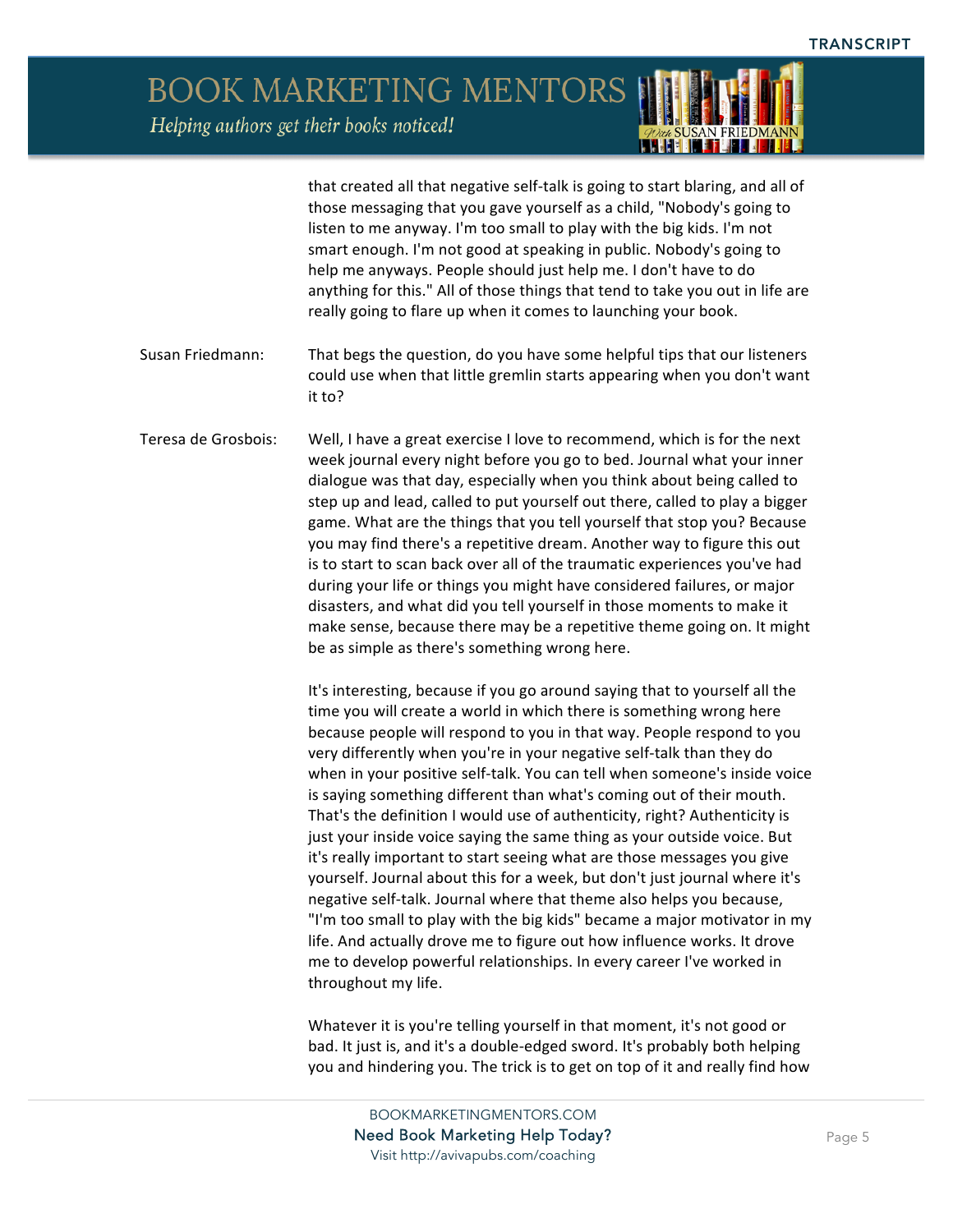**BOOK MARKETING MENTORS** 

Helping authors get their books noticed!



you harness it to motivate you, not have it take you out of the equation. I actually have a second exercise I can give your listeners if you like. Would that be helpful?

Susan Friedmann: I'd love you to.

Teresa de Grosbois: Here's the second one. Once you see what your inner dialogue is, whenever you're in a circumstance that you think you might be taking yourself out by that negative self-talk, you channel your inner elder. In other words, it starts with recognizing that it's a very young version of you that created that inner dialogue, probably three-year-old you. I call my inner child Tessie because that was my nickname when I was a little girl. I say to little Tessie, "It's okay Tessie. I got this one." Then I channel a much older, wiser, awesome, sexier version of myself who's 80 or 90 years old and is just on fire really creating change in the world, and I channel her, so it's me but it's me 30 years in the future.

> I bring her into my energy and I think about what would she do in this circumstance? Would she take herself out or would she be courageous and just move forward full on? I channel my inner elder to get me through all those circumstances where I'm too small to play with the big kids flares up and threatens to get my way.

- Susan Friedmann: Wonderful exercises. Thank you. Teresa, in your book Mass Influence, which by the way I highly recommend to all our listeners, you talk about something called the unspoken rulebook. Could you explain exactly what that's all about?
- Teresa de Grosbois: Yeah. Well, we've all bumped into it. There is a rulebook we all got really familiar with that it started in kindergarten when we had to play in the sandbox with other kids. It's based on the premise of I'll do this for you and you do that for me. There's sort of a tit-for-tat sharing that we learn as we grow up. Then we also learn things like when we start networking in business we learn that it's a good idea to offer to buy a colleague a coffee or maybe a business prospect a coffee if you want to build relationship with them. There's this whole skill set there that we've developed over our lives, and then you only have to phone up the CEO of a Fortune 500 company and offer to buy them coffee and you'll suddenly realize, faster than you can say gatekeeper, that there's a different set of rules that apply to the highly influential.

That rulebook that we learned around reciprocity and tit-for-tat and doing things to become aligned or develop relationship with someone,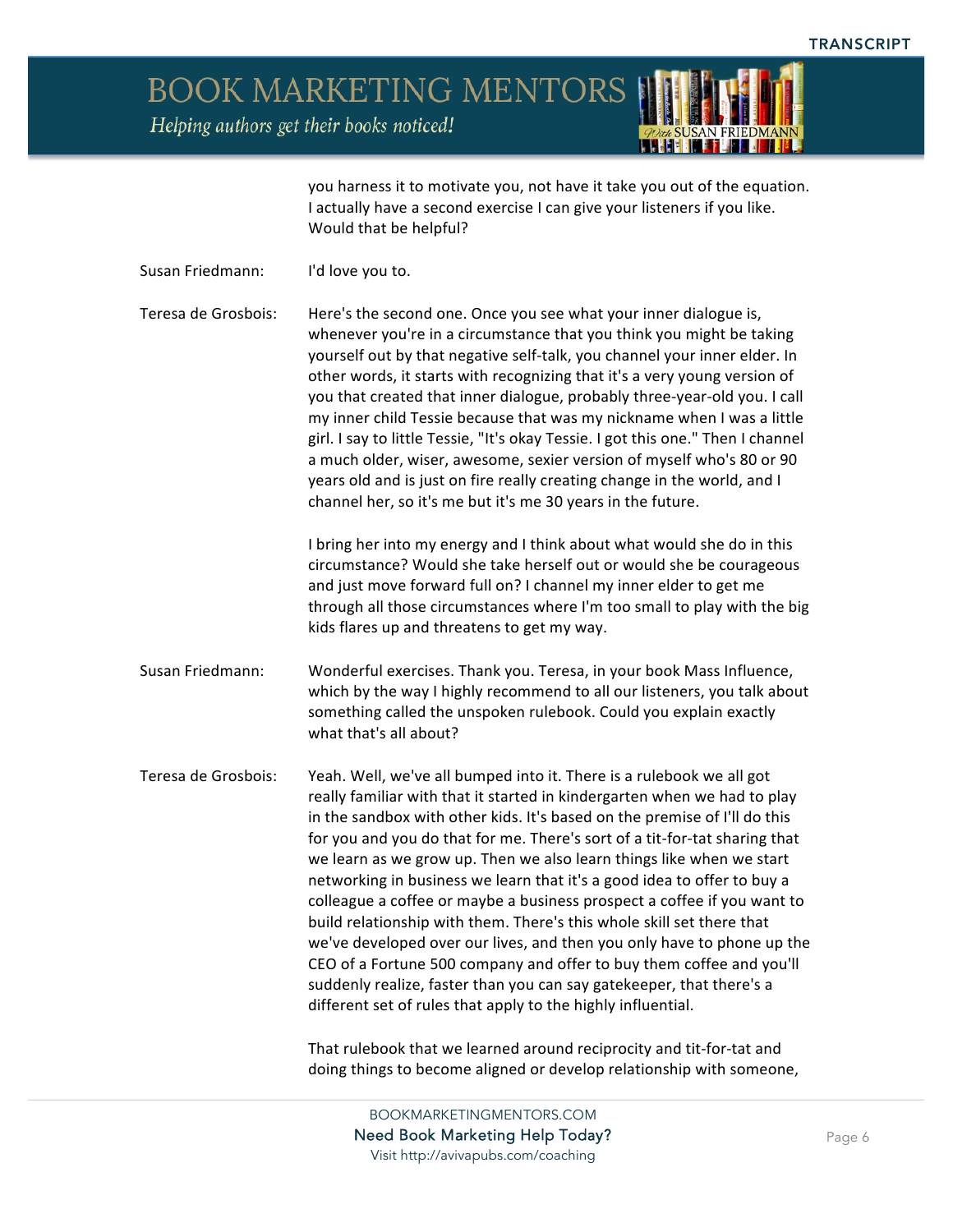

suddenly it's like there's a different sport going on and we're all not related to it. It's kind of like you've been playing basketball your whole life and all of a sudden somebody's putting you on the hockey rink and you can't figure out why you're falling on your butt and everybody's shooting pucks at you.

The reality is, it's because the highly influential tend to deal under a different set of rules, and once you learn to avoid the mistakes of bumping up against those rules and understand the basic premise of how those rules work it's actually very simple to start building relationship with the highly influential and becoming influential yourself.

- Susan Friedmann: You mention mistakes. What about mistakes that people make when they're actually striving to influence or make a difference?
- Teresa de Grosbois: The first thing is you can't make yourself famous. You need other influential people to talk about you in a positive way. As a result, your relationships with influential people become very important. Most people get stopped by the gatekeepers, as we were just mentioning, when they try and build relationship with influential people, so they end up in the cycle of frustration because they don't understand how that works. Most people intuitively know they need to meet influential people, they just don't know how.

I would say the biggest mistake I see people make in this realm that's stopping them from building relationship with influential people, I would affectionately call the premature ask. People always laugh at me when I say that and say, "The premature what?" But the premature ask is the equivalent of you've just met the new neighbor. Maybe you've moved into the new house and the neighbor walks up the walk and says, "I love that lawnmower I just saw you pushing up the walk. I can't wait to borrow that." At that moment you're probably rolling your eyes up in your head and saying, "Who did I move in next door to?"

But you often see the equivalent of this at networking functions. At any given networking function the most influential people in the room are typically the host and the guest speaker on stage. You often see the speaker walk offstage and they'll be a lineup of people there with a book or a CD in hand, or a product sample in hand, and the other half of the line wants to offer to buy them a coffee. Here's the thing, offering to buy someone influential a coffee or offering them a product sample is a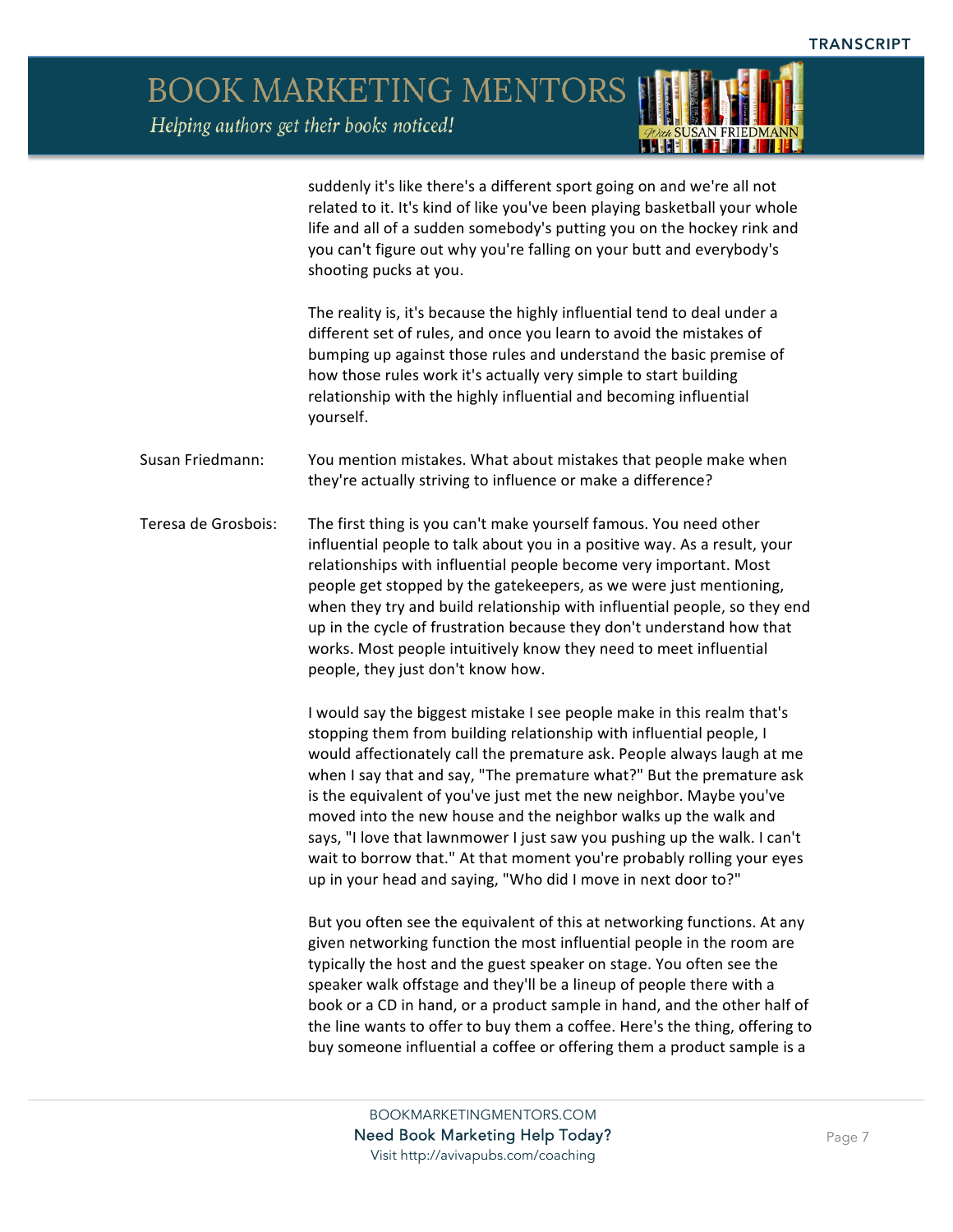

lot like going to the new neighbor that you just met and saying, "You're going to love my kids. You're so going to enjoy babysitting them."

Now, that might be true, but your product sample, that coffee or that lunch, is way more about you than it is about the influential person. An hour of their time is not worth the price of a five-dollar latte. There's an inauthenticity to that way you're trying to kickstart the relationship because the unspoken message is I want you to endorse me or I want your help in some way. There's a different way to meet influential people and it looks a lot like this. You get in line at the networking function and you say, "I love everything you talk about. I'd love to write about you in my blog. Can I write about you in my blog?" Or "I have a podcast. I'd love to interview on my podcast." This is the reason we have tools of influence, your social media, your podcast, your blog. All of those things, they're not to sell you. They're the equivalent of the apple pie that you take the new neighbor when you want to meet the new neighbor. They're your ability to build relationship with other influential people.

- Susan Friedmann: It's interesting that you say that because I love going up to people and saying, "Could I interview you on my podcast?" Very rarely do people say no.
- Teresa de Grosbois: Oh, I know, and I mean that's why you're so well loved in the industry Susan, right? Because you're always giving influence to other people. It's not about being inauthentic because there's a smarminess if you start thinking oh, I've just got to endorse people for the sake of getting their relationship. No. It's not about that. It's about finding people you genuinely love and admire. I'm very blessed that I'm in a position now where we turn down probably a dozen radio interviews a month because I'm too busy. I would come on your show any day of the week Susan Friedman because I love everything you teach, right?

Susan Friedmann: Thank you.

Teresa de Grosbois: And it's true. It's easy to say because it's true, and so a big part of influence is in fact authenticity. You're not building relationships just for the sake of building relationships. You're building relationships with people you adore because that's who you want to be in relationship with. When you can authentically shout them out and give them influence, guess what? That's going to start coming back to you.

Susan Friedmann: Well, thank you for those complements.